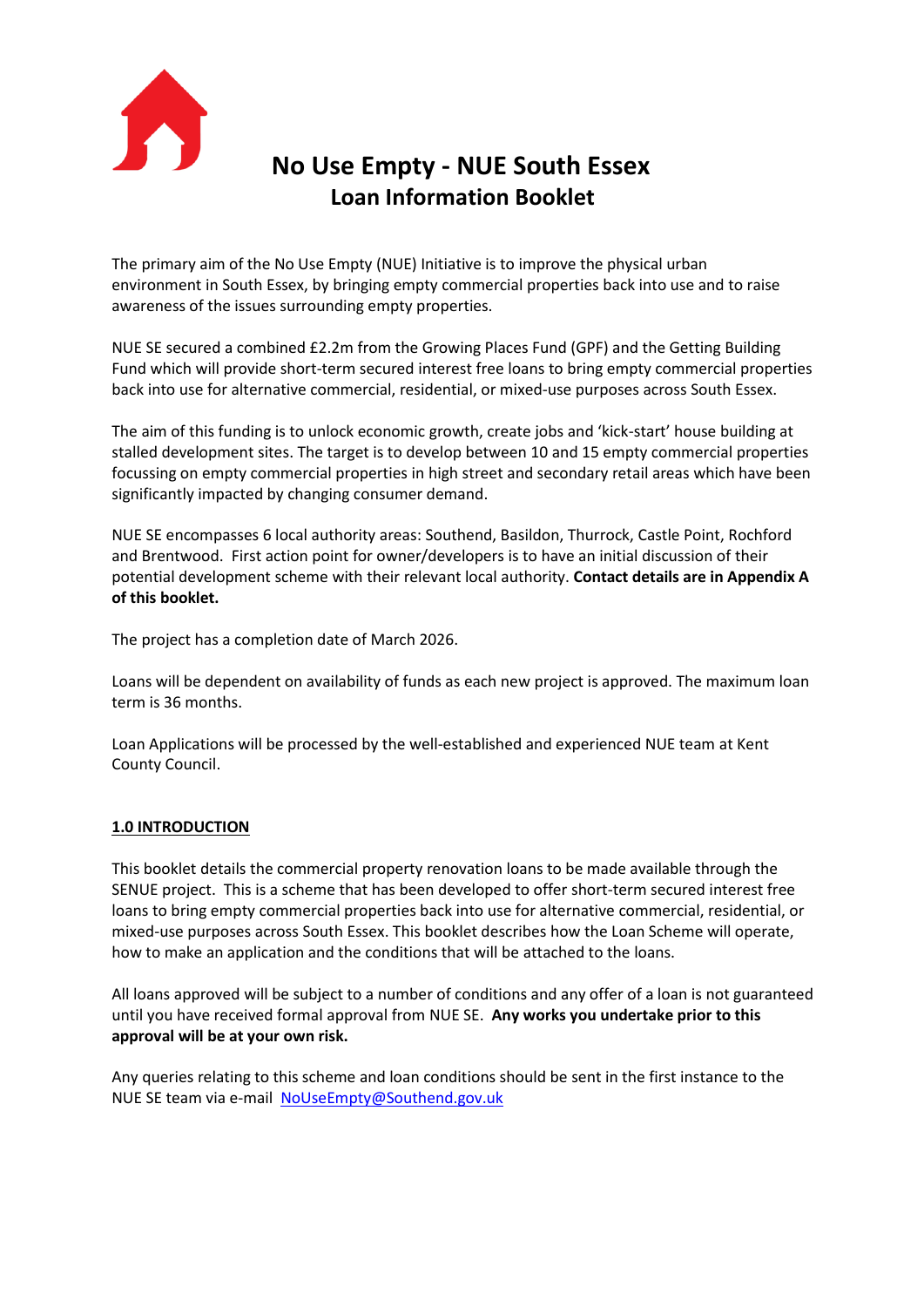## **1.1** KEY POINTS

• The property must have been empty for more than 6 months

• Loans are interest free subject to conditions - please note if you do request funds for further projects additional charges will apply

• Loans will help landlords, owners and developers to meet the cost of repairs and improvements to bring their commercial property back into use.

• Loans to let - repayment period currently up to 3 years from the date a secured charge in favour of Southend City Council has been registered

• Loans to sell - repayment period is on the sale of the first unit or within 24 months of a secured charge in favour of Southend City Council being registered

• Properties must be brought back into use within the agreed project timescales and made available to rent within 12 weeks after the project has been completed (or marketed for sale).

• The loan will be made available as a 100% upfront payment (Larger loans are normally awarded on a phased basis)

## **2.0 APPLICATION FEES**

**An invoice will be raised to collect the appropriate fee amount. This must be paid prior to the release of the loan facility agreement and legal charge documents (subject to the approval of the loan). Details of how to pay will be provided on the invoice.** 

From 1st April 2022 the following fees will apply:

## Administration Fee

An administration fee will be required as a contribution towards the costs of processing your application.

| <b>Loan Value</b>                                                  | No of<br><b>Units</b> | <b>Admin Fee</b> | <b>VAT</b> (Subject to<br>current rate 20%) | <b>Total Amount Due</b> |
|--------------------------------------------------------------------|-----------------------|------------------|---------------------------------------------|-------------------------|
| £25,000                                                            | 1                     | £450.00          | £90.00                                      | £540.00                 |
| £50,000 to £75,000                                                 | $2 - 3$               | £550.00          | £110.00                                     | £660.00                 |
| £100,000 to £150,000                                               | $4-6$                 | £700.00          | £140.00                                     | £840.00                 |
| £175,000                                                           | 7                     | £900.00          | £180.00                                     | £1080.00                |
|                                                                    |                       |                  |                                             |                         |
| Loan discharge fee (per<br>title) Payable on<br>repayment of Loan. |                       | £125.00          | £25.00                                      | £150.00                 |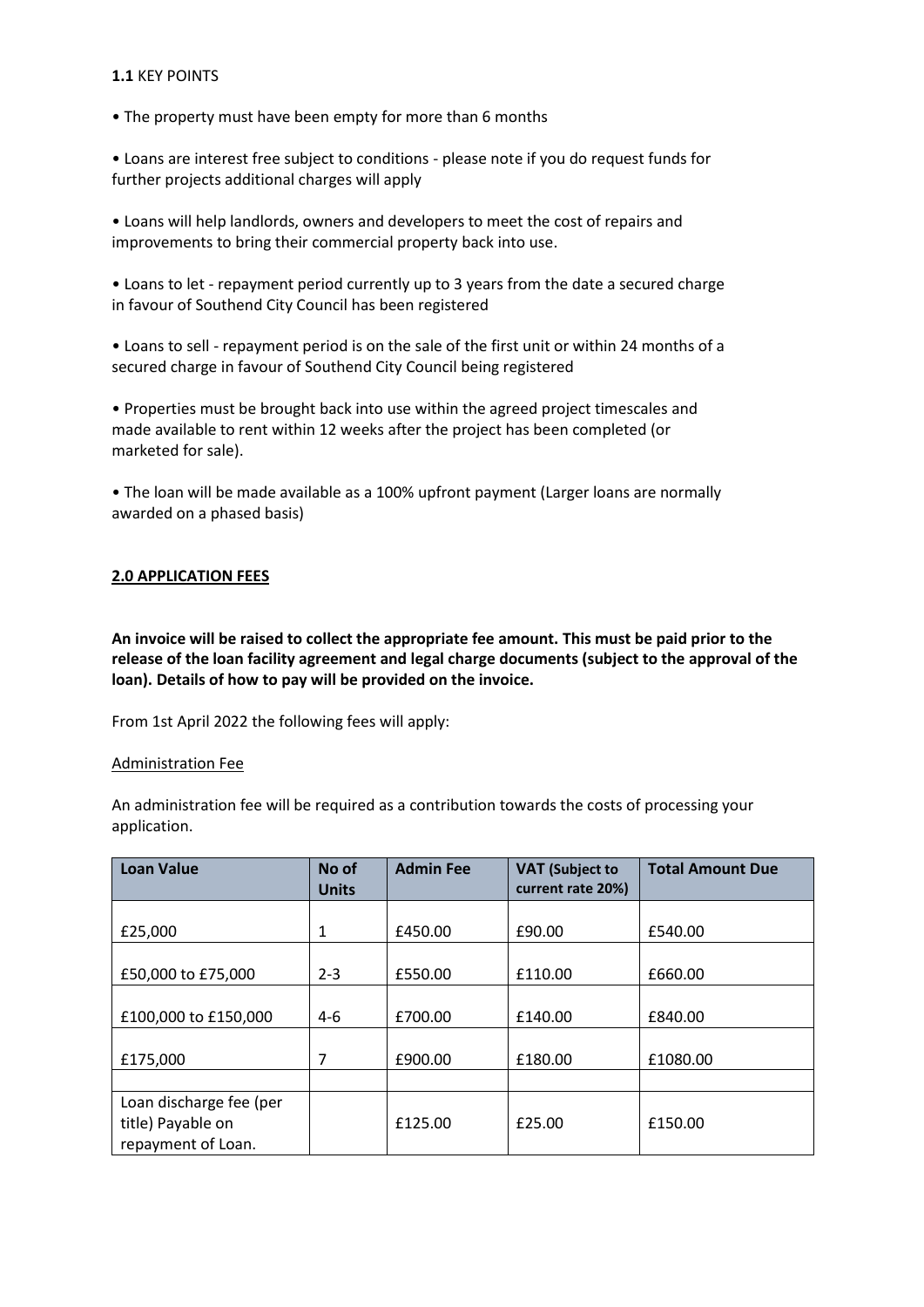# Land Registry Fee

Our Legal Services provider are required to register a first or second charge on the property being offered as security of loan.

For loans up to £100,000.00 the fee is £60.00 per title. For loans over £100,001.00 the fee is £80.00 per title.

In addition to the above, a Company applying for a Loan will also be required to pay a fee of £45.00 to cover costs associated with registering the charge at Companies House

# **3.0 APPLICATION REQUIREMENTS**

• All applications must be supported by a valuation report to be undertaken by a member of the Royal Institute of Chartered Surveyors (RICS) on the property offered as security for the loan. The report should confirm current market value, potential value (on completion) rental income (if loan to let). Please note that if the report includes an opinion as to the cost of the works, then only one supporting quote for the works to be undertaken will be required. If there is no mention of the cost of works, then the requirement is to supply two quotes.

• The cost of the valuation is payable by the applicant and no application for a loan will be processed without this document.

• Please note that Southend City Council must be named as an interested party and the surveyor must note that SENUE is relying on the valuation report for loan application.

It is recommended that applicants source their own approved surveyor to carry this out. See Section 6.0 Loan Security for further information.

## **4.0 THE LOAN SCHEME**

## *4.1 PURPOSE FOR WHICH A LOAN MAY BE APPLIED FOR*

To renovate/or convert an empty commercial property into one or more units to the Decent Homes Standard, (as a minimum), so that it is suitable for immediate occupation, whether by sale (loan to sell) or to let (loan to let) and retain/create commercial space.

Persons applying for the above loans may either be existing or prospective owners, but in either case must be able to supply security for the loan as detailed in Section 6.

## *4.2 ELIGIBLE WORKS*

To be eligible works, the works must: -

- On completion, result in the property/units being suitable for immediate occupation as a dwelling(s) and provide commercial space
- Comply with all relevant Building Regulations; and
- Achieve the Decent Homes Standard see Appendix D.

A schedule of works will be agreed with the applicant prior to the offer of any loan and will form part of the loan conditions.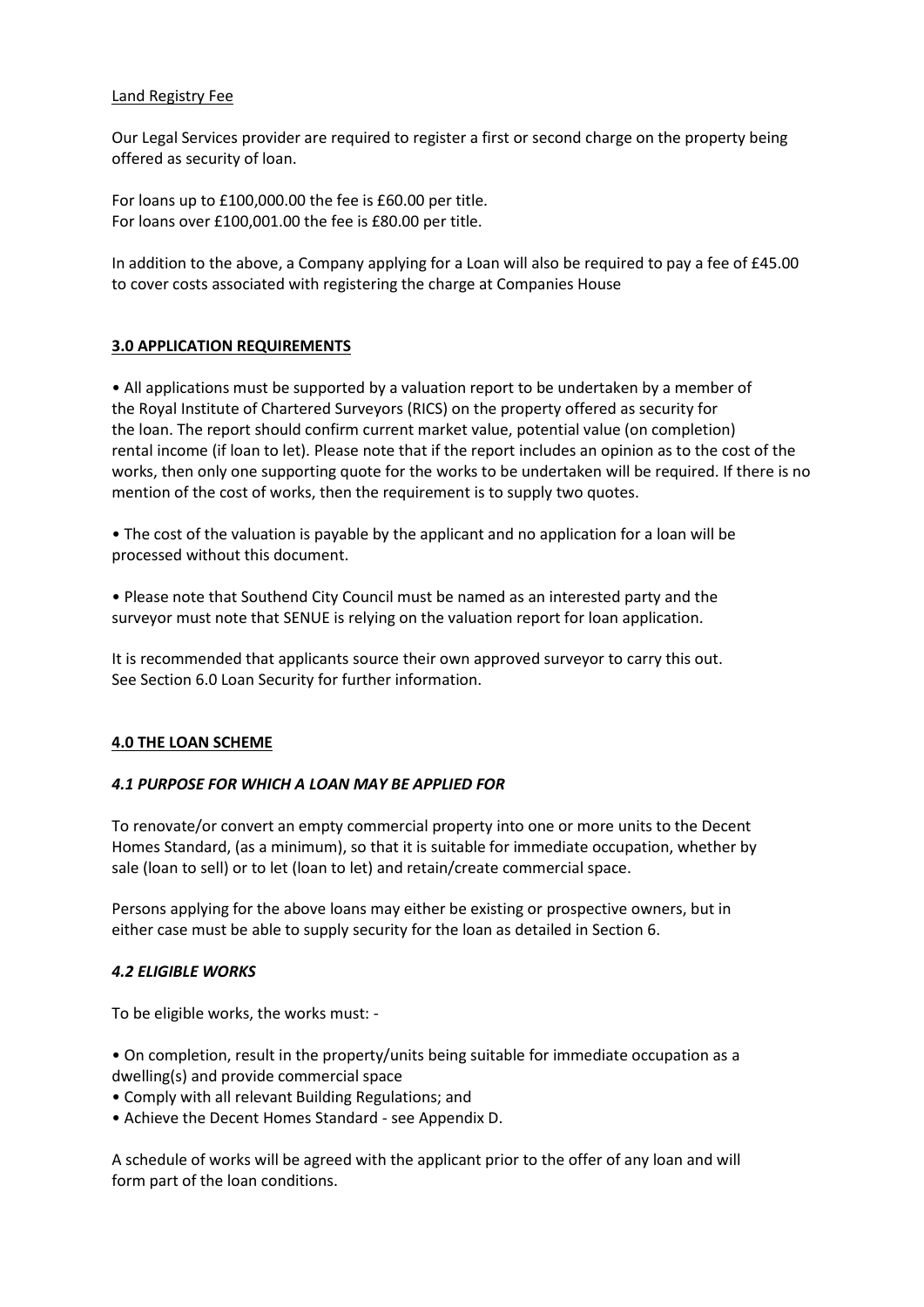Any costs, which would be eligible for assistance under an insurance claim or third-party claim, will not attract loan assistance. In exceptional cases a loan may be given on condition it is repaid out of the proceeds of any future claim.

Works outside the curtilage of the property are not eligible for assistance unless they relate to the provision of essential services such as water, gas, or electricity.

# *4.3 LOAN ENQUIRIES*

First enquiries for a potential loan must be made either by telephone or email to the offices of the relevant local authority. Contact details can be found in Appendix A

# *4.4 BUILDINGS NOT ATTRACTING LOAN ASSISTANCE*

Loan assistance will not be available for the following: -

- Properties, which are not of a permanent nature such as houseboats and caravans.
- Sheds, outhouses and extensions such as conservatories, which do not have Building Regulations approval.
- Buildings not suitable for conversion to habitable dwellings.
- Buildings where at least 40% is used by the applicant and/or his family as their home.

## **5.0 THE APPLICATION**

An application for loan assistance should be made on the forms provided through the NUE SE Initiative, following initial discussions with the relevant local authority partner.

A complete application should include the following: -

• A completed application form.

• Confirmation of ownership of the property. This should normally be an "office copy" and Title Plan provided by the Local Land Registry Office, www.landregistry.gov.uk

• Two itemised estimates and cost of any associated fees e.g., structural engineer's fees, or project management fees. If the costs of the works are included in the valuation report undertaken by a member of the Royal Institute of Chartered Surveyors (RICS) then one estimate will be allowed.

- Supporting documentation for ID purposes.
- If a company application you must provide last 3 years accounts.
- If you are an individual, you must provide your latest P60 and 2 payslips.
- If self-employed, you must provide 3 years accounts.
- Valuation Report (undertaken by a member of the Royal Institute of Chartered Surveyors RICS).
- Specialist reports, Building Regulations, Planning Permission and plans where required.
- Any other details notified to the applicant before a decision is made as to whether to make the applicant a loan offer.
- Consent from first lender.

Southend City Council reserves the right to undertake a credit check on any person or limited company applying for a loan.

## **6.0 LOAN SECURITY**

All loan applicants will be required to agree to a legal charge being placed on the property.

Agreement may be made in exceptional circumstances to accept a charge on an alternative property.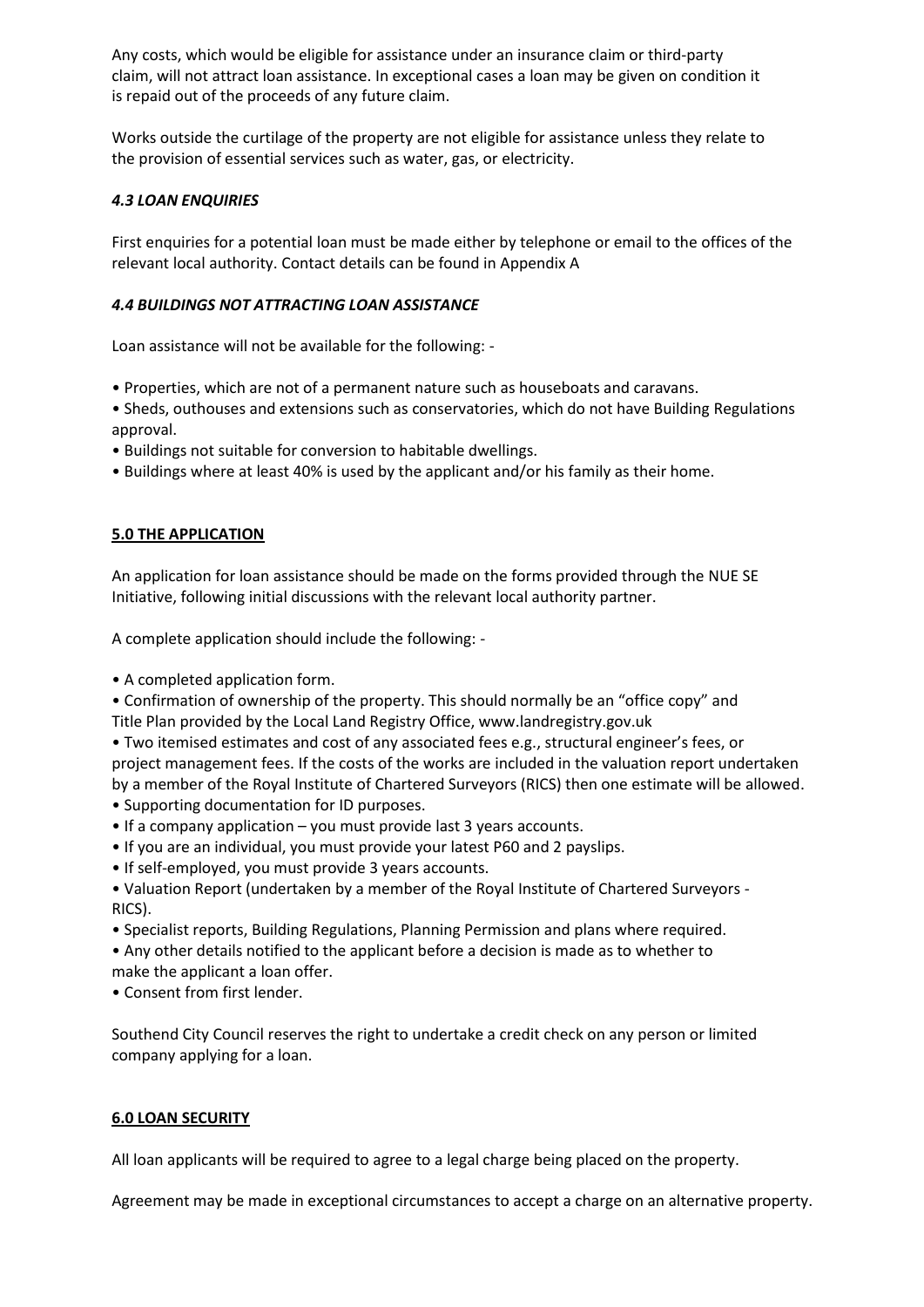We offer loans on a maximum loan to value ratio of 80%, including the value of the loan registered in favour of any first lender. We will consider loans on a loan to value ratio of 90% on a case-by-case basis[.](file:///C:/Users/wilson888/Desktop/NUE-Commercial-Loan-Booklet.pdf%23page=1)

All legal charges must be either first or (where Southend City Council receives confirmation from the first charge holder that it consents to a second charge) second charges. Third or subsequent charges will not be accepted.

Where it has been agreed to accept a legal charge on an alternative property that is not the subject of the loan application, the alternative property must be in England and Wales.

However, the additional legal costs associated with this arrangement must be covered by the applicant.

Any property offered as security for the loan will require a valuation prior to the advance of any loan.

The valuation must be carried out by a surveyor who is a member of the Royal Institute of Chartered Surveyors (RICS), the cost of which will vary in accordance with the property being put forward and is to be paid by the applicant.

The valuation should include the current value of the property in its present condition, the potential future value (if the property for security is the one being refurbished) and potential rental income (if the property is to be let on completion of works).

The Council will be unable to decide as to whether to approve an application without this valuation document.

Where the property which is to be offered as security for the loan already has a charge registered against it, written confirmation from the existing charge holder, confirming their agreement to a further charge being placed on the property will be required. (This is a Land Registry requirement).

A fee is payable to register the charge at the Land Registry, which the applicant will be required to pay when submitting the loan application and supporting documents to Southend City Council.

Where the applicant is a company, a fee is also payable to register the charge at Companies House, which the applicant will be required to pay (currently £45.00) when submitting the loan application and supporting documents. Should this fee be varied Southend City Council reserves the right to charge that revised fee.

## **7.0 LOAN RISK ASSESSMENT**

All applications for a loan will be subject to a risk assessment that will form part of any decision to approve a loan. Details as to how this assessment will be undertaken are provided in Appendix C.

## **8.0 NOTIFICATION OF LOAN APPROVAL**

The applicant will be notified in writing whether the application for loan assistance is approved or refused. The notification will be provided as soon as reasonably practicable from receipt of a completed application including all relevant supporting documentation and in any case within ten weeks.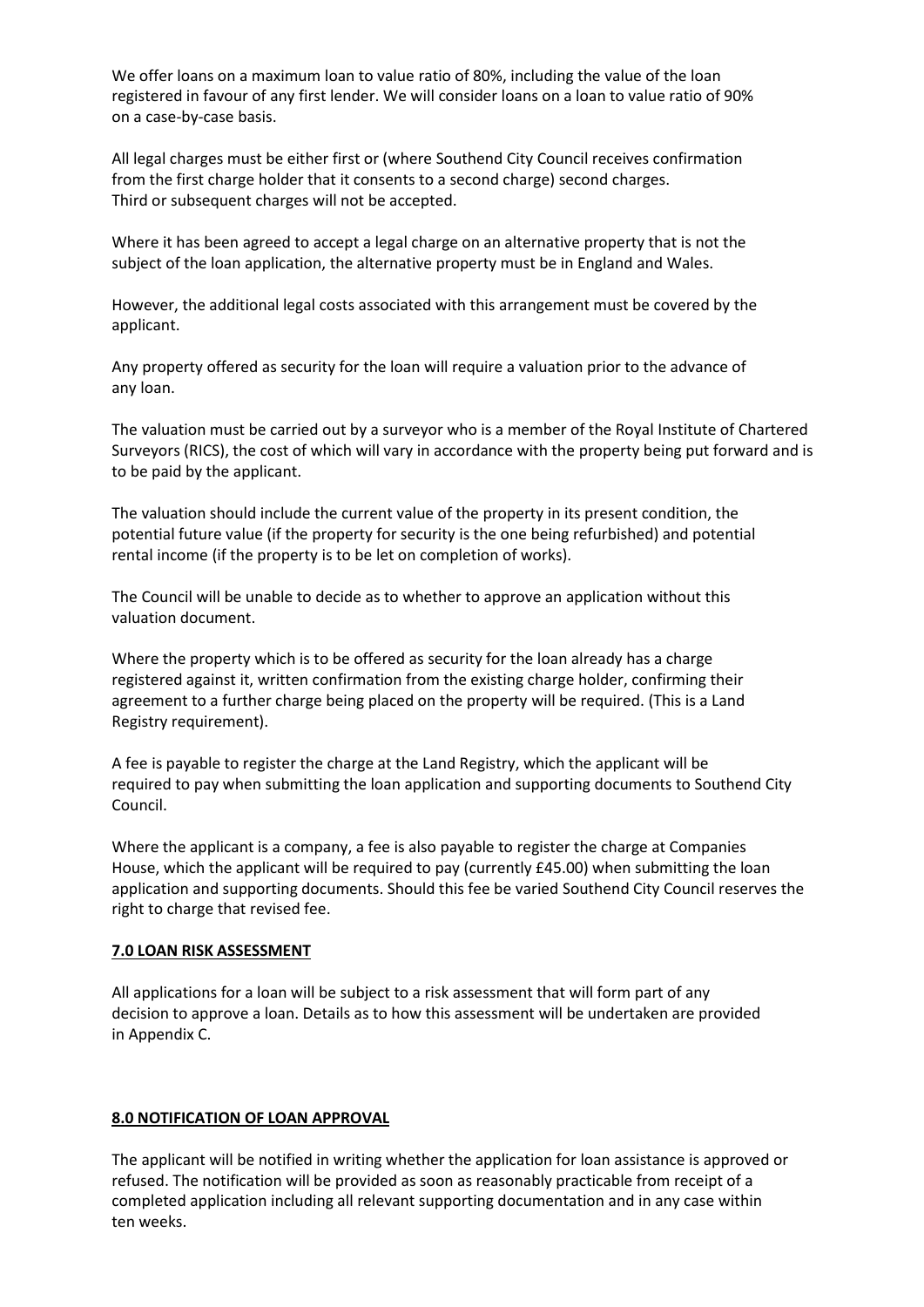The approval will specify the amount of loan and the repayment period. The offer of a loan will remain open for 8 weeks from the date of the notification letter.

The amount of loan will be based on the lower of the two estimates received. However, in any instance where the estimates are found to be excessive by Southend City Council, the loan amount will be determined by Southend City Council based on what it considers to be the reasonable costs for the schedule of works.

On confirmation that the loan offer has been accepted, an instruction will go to the SENUE Legal Services provider to draw up two sets of the Loan Facility Agreement and Legal Charge documents, which will be issued to the applicant.

Both sets of documents must be completed and returned, if the applicant wishes to proceed with the loan within 8 weeks from the date of the original notification letter.

On receipt of the completed documents the NUE SE Legal Services provider will apply to the Land Registry Office to register the legal charge against the property. Where the applicant is a Company, the Council will also apply to Companies House for registration of the charge.

On confirmation that the Legal Charge(s) have been registered, the Programme Manager will instruct Southend City Council Finance to forward the loan monies in accordance with any conditions which the loan approval panel have stipulated and recorded in the Loan Facility Agreement document.

One original set of the Loan Facility Agreement and Legal Charge documents will be returned to the applicant including confirmation of the BACS reference number for the loan monies. This is expected to be no more than 14 days after the registration of the Legal Charge(s).

A loan offer will expire 8 weeks after the loan approval notification letter has been issued. If after this time Southend City Council has not received the relevant documentation, the loan offer will be cancelled, and the applicant informed in writing.

In the case where an applicant ceases to be the owner of the property which is the subject of the loan application or it appears to Southend City Council that the applicant was not at the time of the application being approved entitled to the loan, no payment shall be made, and the loan will be cancelled.

Loans are not transferable either between applicants or properties.

#### **9.0 CRITERIA AND LOAN ASSISTANCE**

The loan amount to be discussed with the NUE SE team as this will be dependent on the availability of funds as each new project is approved.

As a guide each self-contained residential unit created would attract up to £25,000 (per unit). The amount of loan concerning bringing the commercial space back into use as commercial to be discussed with the NUE SE team.

#### **10.0 SUPERVISION OF WORKS**

The building contract will be between the applicant and the chosen contractor and will not include Southend City Council.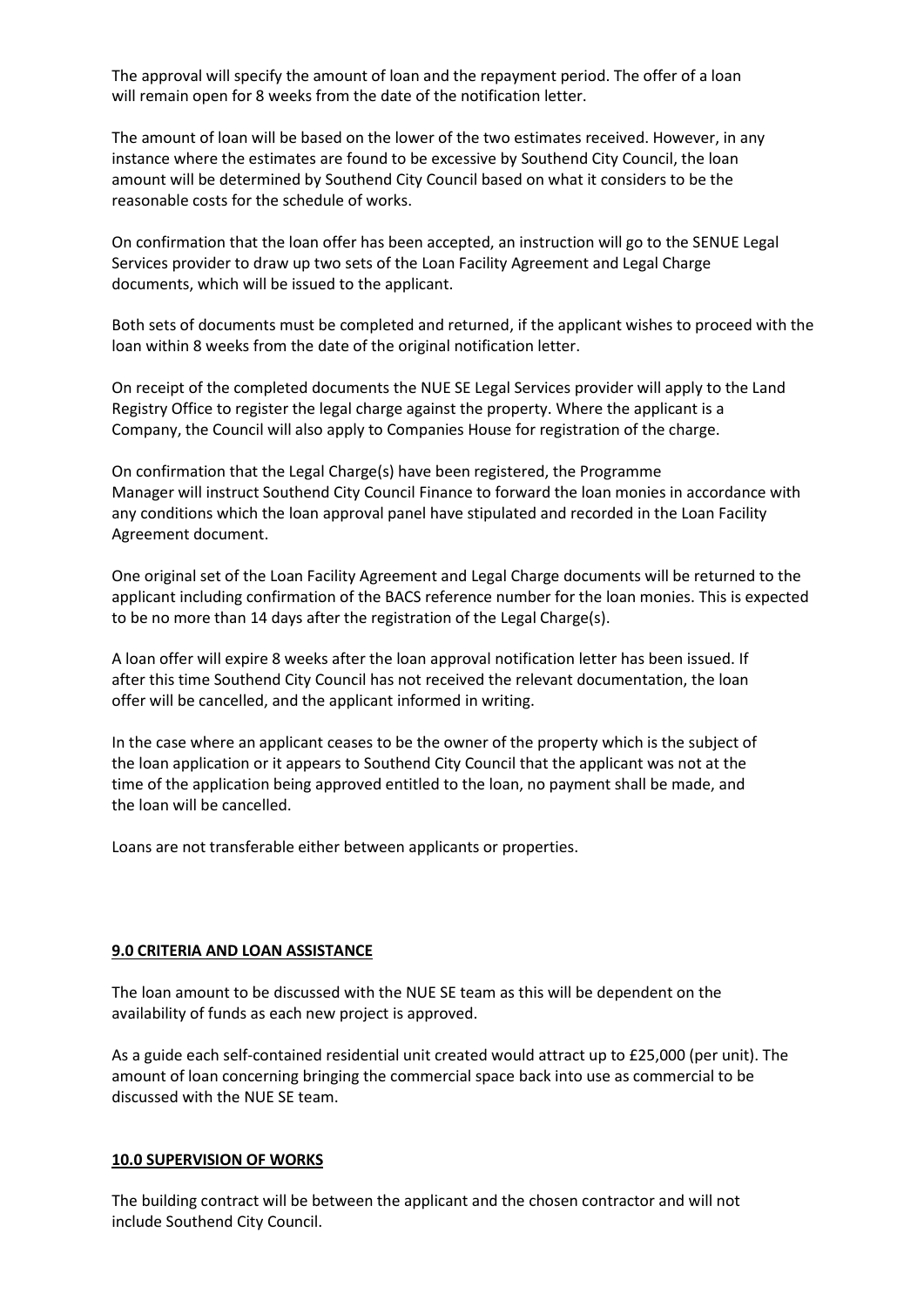A Local Authority officer or an agent acting on its behalf will check the works to ensure they are carried out in accordance with the specification of work and meets the requirements of the Decent Homes Standard and good building practice. However, Southend City Council or its officers or its agents acting on its behalf are not liable for any poor workmanship, nor do they provide any guarantee.

Where appropriate, it is recommended applicants employ their own surveyor whose fees are eligible for loan assistance, subject to the loan maximum. Responsibility for supervision of the works rests with the applicant. Any works that have not been completed to an acceptable standard will be the responsibility of the applicant.

On completion of the works the applicant is to provide notification to Southend City Council/or its agent that: -

• The works have been completed to a satisfactory standard and in accordance with the loan offer and estimates, current Building Regulations and in accordance with the specification of works issued.

• Copies of certified guarantees and test certificates requested as part of the agreed schedule of works are made available for inspection; and the repair and renovation of the property complies with the "Decent Homes Standard".

## **11.0 APPEALS AGAINST REFUSAL OF LOAN**

Where an application for a loan is refused the applicant will be notified of the reasons for refusal in writing and informed of the procedure for an appeal against the decision.

If an applicant disagrees with the reasons for refusal, an appeal may be made in writing to the Programme Manager stating the reasons why the applicant disagrees. This appeal should be made within 14 days of receipt of the refusal letter.

The applicant will be notified, in writing and within 14 days of the decision. If the Head of Infrastructure does not allow the appeal, an applicant can make a further appeal within 14 days to a Loans Appeal Panel. The Loans Appeal Panel will sit within 28 days of this second appeal being lodged. An applicant may attend the Loans Appeal Panel to present their case.

The Loans Appeal Panel will inform the applicant in writing within seven days of their decision. There is no further appeal.

#### **12.0 REPAYMENT OF THE LOAN**

All loans paid under this scheme will be repayable.

Where the loan approved is a 'Loan to Sell' the loan will be repayable immediately and no later than the date stipulated in the Loan Facility Agreement.

Where the loan approved is a 'Loan to Let', the loan will be repayable on the third anniversary of the date stipulated in the Loan Facility Agreement unless there is an earlier disposal of the property or the units within the property are divided, and all sold on the same day.

For example: Loan secured on: 30 September 2022 to be repaid by: 1 October 2025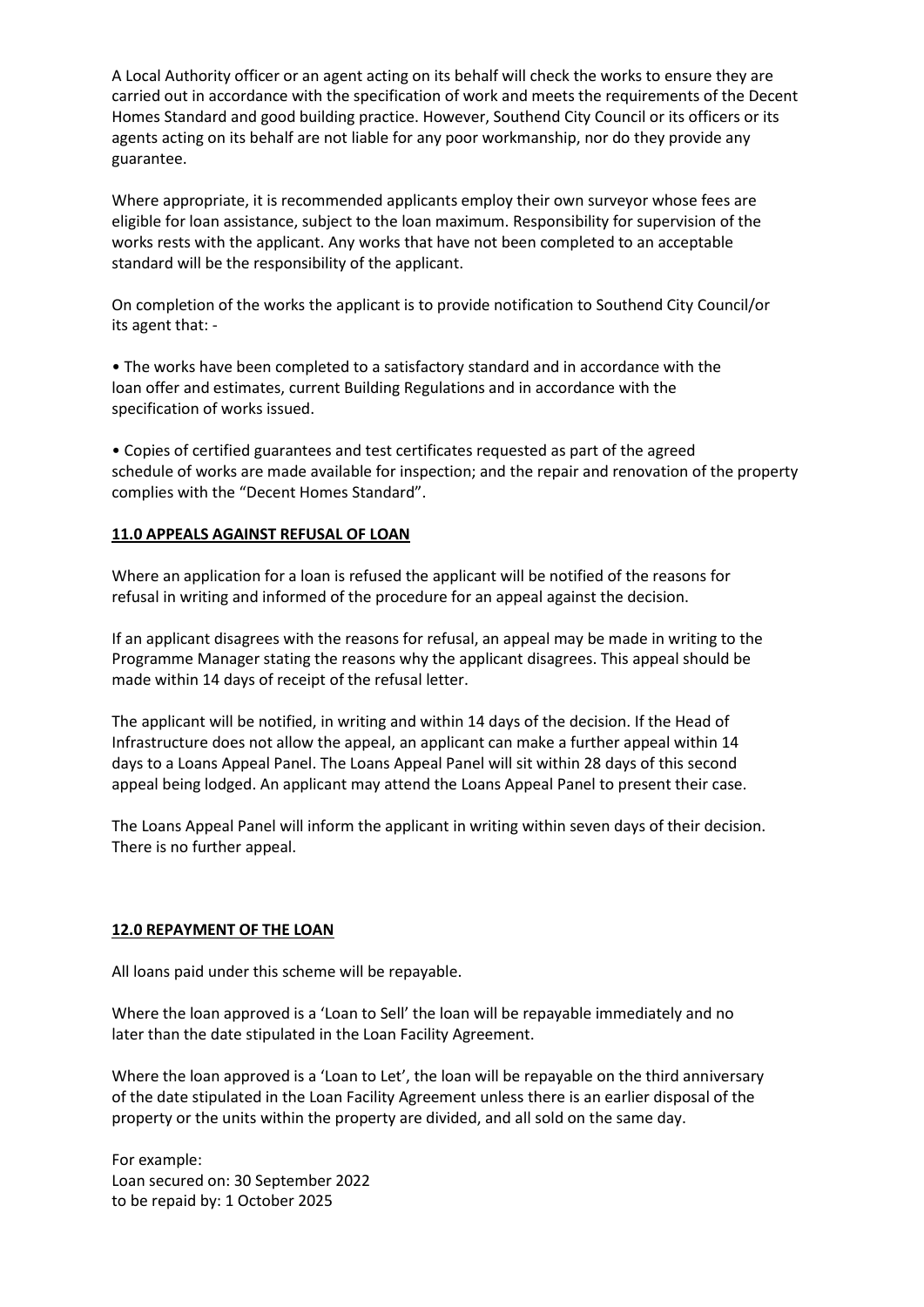Where the property is to be converted into units and there is a disposal of one or more units (prior to the fixed dates set out in the terms of the Loan Facility Agreement), then on each such disposal of a unit, the applicant must repay the lesser amount of the gross sale proceeds and the amount of the loan outstanding.

If, after all such disposals, monies are still outstanding under the loan, then the applicant must repay such monies on whichever occurs the earlier of the disposal of the final unit or the relevant date as set out in the loan agreement.

# **"Loan to Let" Example:**

Mr Smith borrows £150,000 to renovate a property and convert it into six flats. On entering into the loan agreement with Southend City Council, Mr Smith intends to let the flats out to tenants once the works are completed.

The works complete on 1 March 2022 and soon afterwards Mr Smith begins to let all the flats out to tenants.

However, after a while, Mr Smith decides that he no longer wants to let out all the flats. Therefore, he sells one of the flats on 1 July 2022 for £100,000. On that date Mr Smith must repay £100,000 to Southend City Council.

Mr Smith then sells another of the flats on 1 December 2022 for £110,000. Mr Smith must immediately pay Southend City Council the outstanding capital balance of the loan, which is £50,000.

If Mr Smith had not sold the second flat but had continued to let it and the remaining properties out, he would have had to pay the £50,000 on 31 March 2025. If Mr Smith had instead sold all the flats on 1 July 2022, then he would have had to repay £150,000 on that date, even if the total sale proceeds of all the flats had not come to £150,000.

If, instead of selling any of the flats, Mr Smith had continued to let out all the flats, then he would have had to repay £150,000 to Southend City Council on 31 March 2025.

## **13.0 LOAN INTEREST**

Southend City Council will provide the loan at 0% interest rate. However, should the loan not be repaid on or before the agreed contractual date, then default interest rate will be applied to the loan. This is currently 6%.

This effectively means that the applicant will benefit from an interest free loan, providing there is no default on the loan for up to 36 months.

Where any sum is required to be paid but is not repaid in accordance with the loan conditions, a breach of conditions will have occurred, and Southend City Council may demand immediate repayment of the loan and interest.

## **14.0 REPAYMENT UPON BREACH OF CONDITIONS**

In the case of a breach of loan conditions any outstanding loan becomes repayable to Southend City Council.

In the case of a loan to sell, where the property is not made available for sale within 12 weeks of the date set for completion of those works (or by date to be agreed for the scheme if earlier), a breach of loan conditions will be considered to have occurred.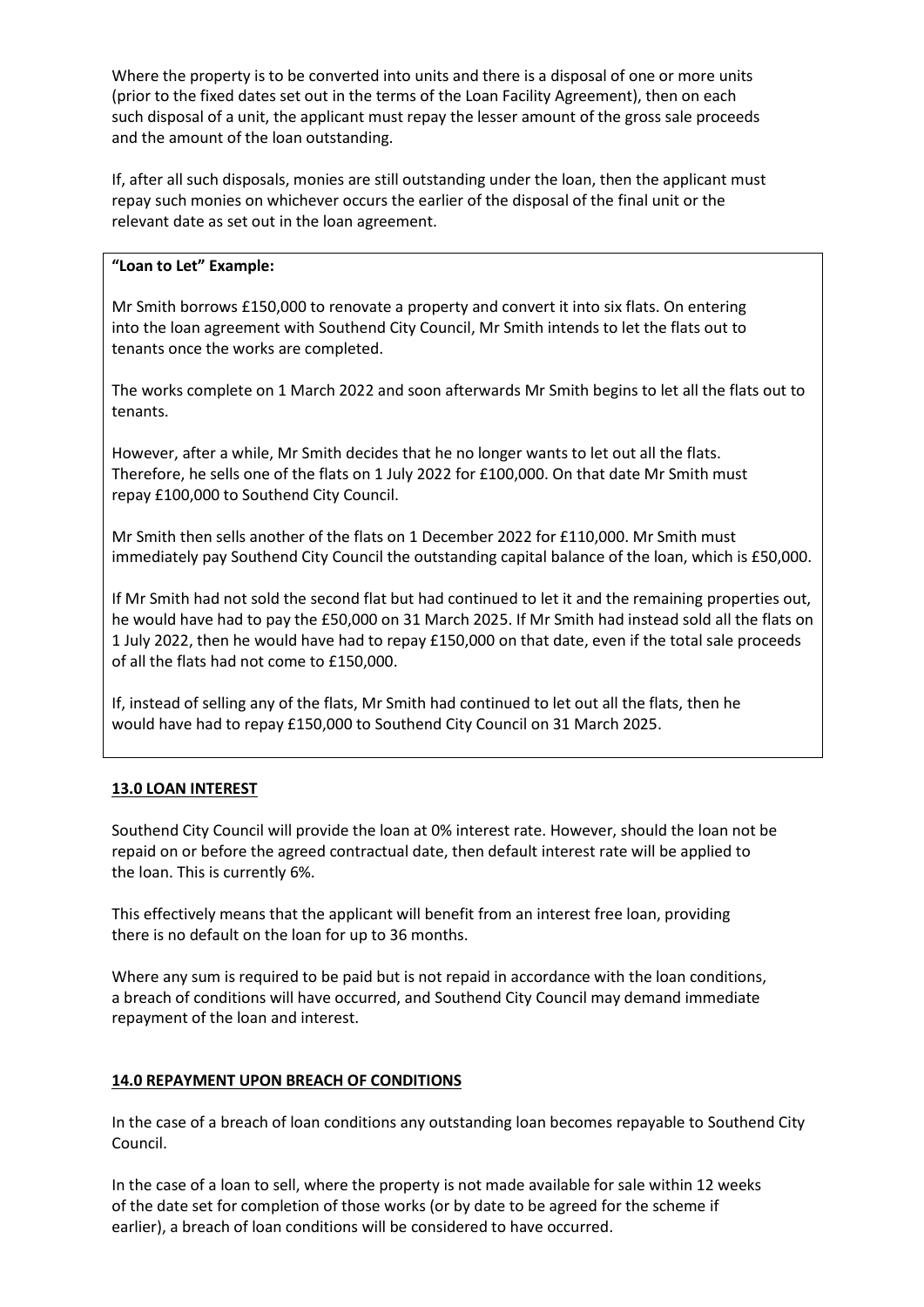In the case of a loan to let, where the property is not made available for let within 12 weeks of the date set for completion of those works, a breach of loan conditions will be considered to have occurred.

# **15.0 SECOND LOANS**

Where a person has received a loan, second or subsequent loans may be permitted. However, subsequent loans will be offered on interest bearing terms.

Applicants will also be required to demonstrate that they have completed works relating to their first loan application and have successfully marketed and either 'let' or 'sold' the property before a second loan application is administered.

## **APPENDIX A**

Project Contact Details:

Tony Wilson – NUE SE Project Manager, Southend City Council [NoUseEmpty@southend.gov.uk](mailto:NoUseEmpty@southend.gov.uk)

Tim Rignall - Capital Programmes Manager, Southend City Council [NoUseEmpty@Southend.gov.uk](mailto:NoUseEmpty@Southend.gov.uk)

Local Authority Contacts (for initial discussions regarding prospective schemes, pre-application)

Southend City Council – Thurrock Council – Basildon Council – Castle Point Council – Brentwood Council – Rochford Council -

## **APPENDIX B**

Service Standards for Loans Procedure, these standards have been produced to:

Inform our customers of the standards and level of service they can expect from us and to ensure all enquiries/applications are dealt with on an equal basis.

Service Standards and Procedures:

- On receipt of a completed loan application i.e., application form and all further documentation listed in Section 5 above, subject to these being satisfactory and receipt of the valuation fee, the applicant will receive within 10 weeks a loan offer.
- If a loan offer is accepted, payment of the loan monies will be sent out within fourteen working days of Legal Services confirming that the Legal Charge(s) have been registered.
- Unforeseen works where unforeseen works arise during the loan aided works, a decision (which may include a site visit) as to whether the works are to be included, will be made within five working days, following receipt of estimates.
- The SENUE Programme Manager will write to you 12 weeks before a loan is due to be repaid to ensure that you have made the necessary arrangements to repay Southend City Council the loan in full.

#### **APPENDIX C**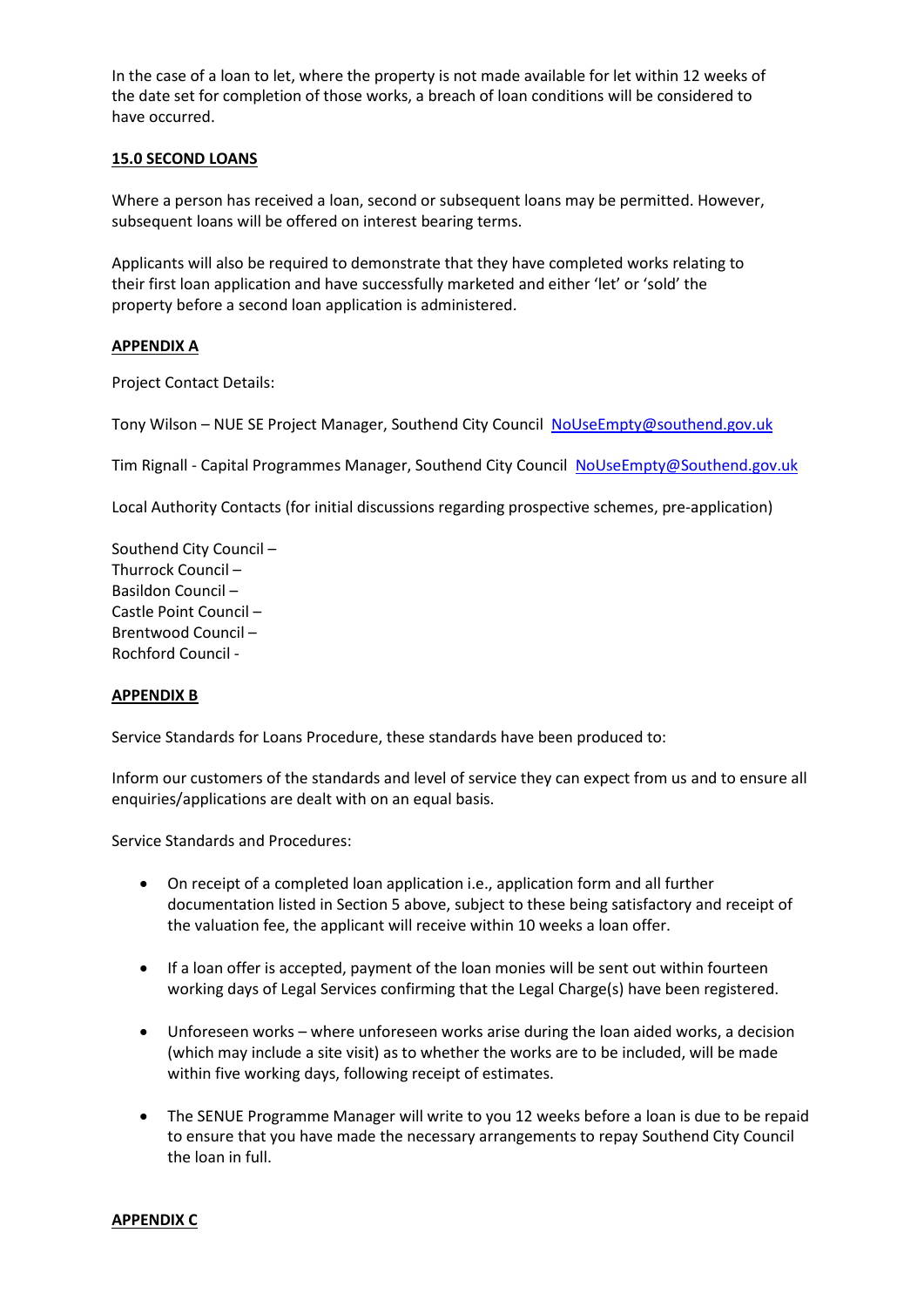Risk Assessment Procedure for Empty Property Loans.

Whenever monies are loaned, there will be an element of both financial risk in that the loan is not repaid, and risk that should the delivery of the project not be completed it would fail to contribute towards the annual targets set for the NUE SE initiative.

To ensure that these risks are minimised the following risk assessment procedure has been devised, against which each scheme will be evaluated to determine the level of risk (high, medium or low). Any project which scores 50 points or more will not be considered appropriate for a loan from Southend City Council.

The NUE SE local authority partners would welcome the opportunity to discuss any proposed application with empty property owners/developers, but no commitment to approve an application or commit funding will be given until a completed application has been received and subjected to the following risk assessment procedure.

All applications will be initially vetted by the relevant Local Authority Officer. This will be to confirm: -

. that the property has been empty for six months or more;

▪ that the works/conversion can be completed within a time scale to satisfy the Initiative's target; and

▪ approvals and/or consents (if any) required to undertake the works/conversion are held.

Delivery Risk

To minimise the delivery risk all applicants for loans will be required to satisfy the following criteria before their application will be considered. Documentary proof that the following criteria have been met should be submitted with the application form.

1. The property that is subject to the loan application has been acquired/already in the ownership of, the applicant.

2. All required consents for the works/conversion have been approved; these will include full planning permission, building regulation approval, listed building and conservation area consent, where applicable.

3. Confirmation that there are no legal constraints or restrictive covenants on the property that would prevent the proposed works/conversion from being undertaken.

4. Any requirement for a contaminated land investigation has been undertaken, and where any remediation works are required, these have been agreed with the relevant District contaminated land officer.

5. Confirmation that any additional finance over and above the SENUE loan required to complete the project is readily available and evidenced accordingly.

Once the above criteria have been satisfied the application will be assessed against the following financial risk assessment, which is based on the business case details supplied on the application form, to determine if the application should be approved.

Each of the questions listed below will be assigned a score and these individual scores will be totalled to give an overall score, which will then place the application in either a high, medium or low category.

#### **Risk category Points:**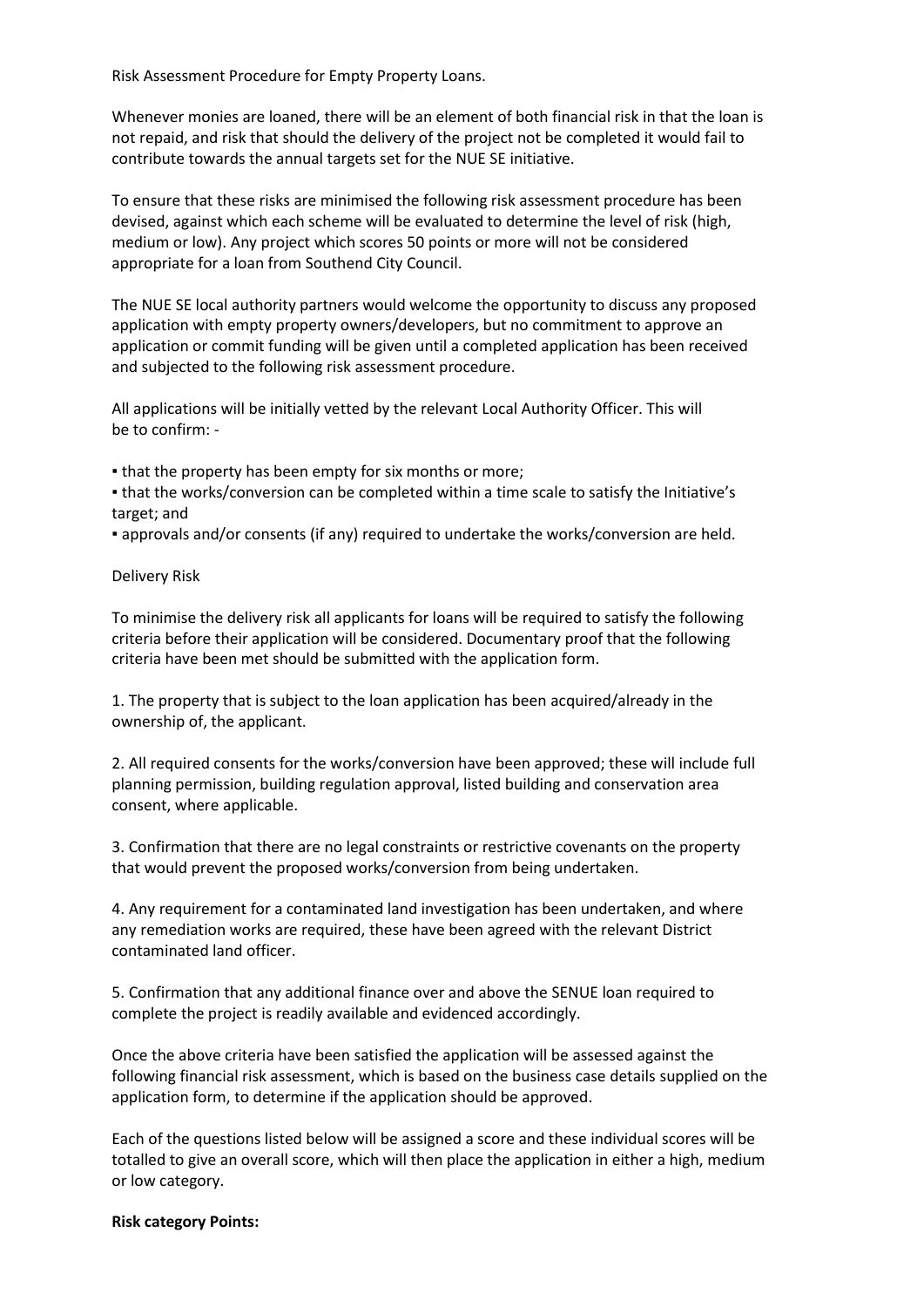Any project which scores = 50 points or more will not be considered appropriate for a loan from Southend City Council

#### **RISK ASSESSMENT FORM**:

#### **1) Credit Rating**

*All persons/companies applying will be subject to an insolvency check, credit check, which will be undertaken by the NUE team/or its service providers.*

Satisfactory credit check = 0 Points

Unsatisfactory credit check = 50 Points

#### **2) Business Plan**

*The applicant supplied a satisfactory business plan to demonstrate that the proposed empty property scheme is financially viable.*

*The applicant's business plan does not demonstrate that the proposed empty property scheme is financially viable.*

Satisfactory credit check = 0 Points

Unsatisfactory credit check = 50 Points

## **3) Loan amount being applied for**

A. Between £25,000 and £50,000 = 1 Point

B. Between £51,000 and £99,000 = 3 Points

C. Between £100,000 and £150,000 = 5 Points

D. Greater than  $£150,001 = 10$  Points

## **4) Loan to property Value percentage**

A. The proposed loan amount and any existing loan/mortgage on the property, does not exceed 50% of the property value. = 1 Point

B. The proposed loan amount and any existing loan/mortgage on the property, is between 51% and 70% of the property value. = 3 Points

C. The proposed loan amount and any existing loan/mortgage on the property, is between 71% and 80% of the property value. = 5 Points

D. The proposed loan amount and any existing loan/mortgage on the property, is between 81% and 90% of the property value. = 10 Points

E. The proposed loan amount and any existing loan/mortgage on the property, exceeds 91% of the property value. = 50 Points